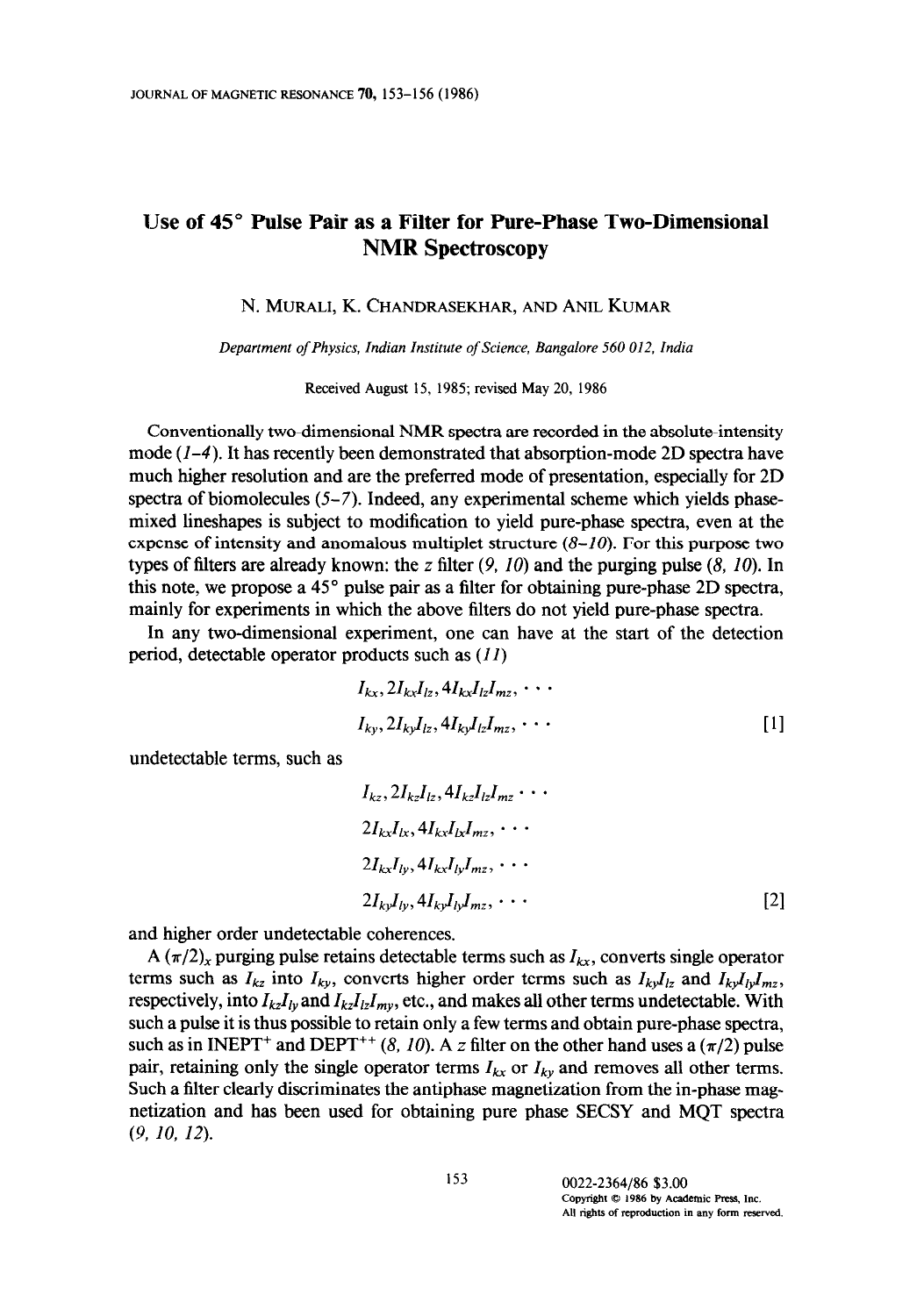154 NOTES

The proposed  $(\pi/4)$  pulse-pair filter converts x or y observable and some nonobservable terms into observable *single phase* terms. For example, the observable terms for  $(\pi/4)_x$ - $\tau$ - $(\pi/4)_x$  with  $\tau$  jitter are

$$
I_{ky} \rightarrow -\frac{1}{2} I_{ky}
$$
\n
$$
I_{ky} I_{lz} \rightarrow -\frac{1}{4} (I_{kz} I_{ly} + I_{ky} I_{lz})
$$
\n
$$
I_{ky} I_{lz} I_{mz} \rightarrow -\frac{1}{8} (I_{ky} I_{lz} I_{mz} + I_{ly} I_{kz} I_{mz} + I_{my} I_{kz} I_{lz})
$$
\n
$$
I_{kz} \rightarrow -\frac{1}{2} I_{ky}
$$
\n
$$
I_{kz} I_{lz} \rightarrow -\frac{1}{4} (I_{kz} I_{ly} + I_{ky} I_{lz})
$$
\n
$$
I_{kz} I_{iz} I_{mz} \rightarrow -\frac{1}{8} (I_{ky} I_{iz} I_{mz} + I_{ly} I_{kz} I_{mz} + I_{my} I_{kz} I_{iz})
$$
\n
$$
I_{ky} I_{ly} \rightarrow -\frac{1}{4} (I_{kz} I_{ly} + I_{ky} I_{iz}).
$$
\n
$$
[3]
$$

Changing the phase of the first pulse from x to y retains  $I_{kx}$  terms instead of  $I_{ky}$  while changing the phase of the second pulse to y converts all the above into  $I_{kx}$  terms. During the  $\tau$  period all terms having x or y operators are removed by coadding experiments with several values of  $\tau$  (9).

Double-quantum filtered COSY (DQFC) yields pure-phase 2D spectra, even under conditions of strong coupling, for two-spin systems  $(13)$ . Higher order spin systems give rise to mixed phases of diagonal and auto peaks even under weak coupling limit (10). For example, for three weakly coupled spins the diagonal terms contain the desirable two-operator terms such as  $2I_{kx}I_{lz}$  and undesirable three-operator terms such as  $4I_{kv}I_{iz}I_{mz}$  which mix the phases. Higher order spin systems yield even higher order terms such as  $8I_{ky}I_{iz}I_{mz}I_{nz}$  (10). The proposed ( $\pi/4$ ) pulse-pair filter eliminates all 90° out-of-phase terms yielding pure-phase spectra.

The detectable part of the density operator in the DQFC experiment at the start of the detection period for a three-spin system (Fig. 1a) is given by  $(10)$ 



FIG. 1. Pulse sequences for (a) double-quantum-filtered COSY (DQFC) (4) and (b) DQFC with  $\pi/4$  pulsepair filter.

.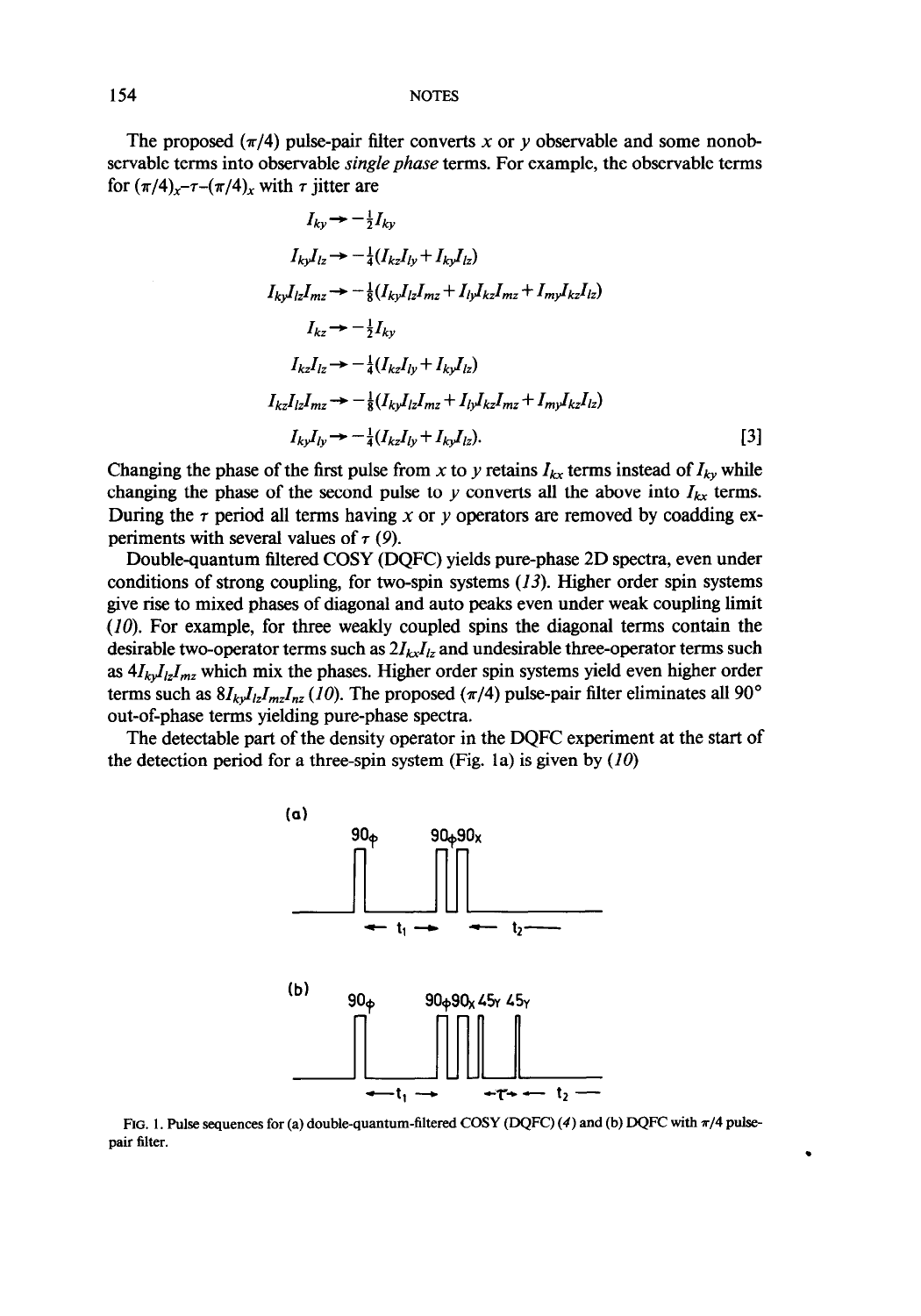NOTES 155

$$
\sigma^{\text{cross}} = -\frac{1}{2} C_k \{ S_{kl} C_{km} 2I_{kz} I_{lx} + C_{kl} S_{km} 2I_{kz} I_{mx} \},
$$
  
\n
$$
\sigma^{\text{dia}} = -\frac{1}{2} C_k \{ S_{kl} C_{km} 2I_{kx} I_{lz} + C_{kl} S_{km} 2I_{kx} I_{mz} - S_{kl} S_{km} 4I_{ky} I_{lz} I_{mz} \},
$$
\n[4]

and with the  $(\pi/4)_{\nu}$ - $\tau$ - $(\pi/4)_{\nu}$  filter, (Fig. 1b), is given by,

$$
\sigma^{\text{cross}} = \frac{1}{4} C_k \{ S_{kl} C_{km} 2 I_{kz} I_{lx} + C_{kl} S_{km} 2 I_{kz} I_{mx} \},
$$
  
\n
$$
\sigma^{\text{dia}} = \frac{1}{4} C_k \{ S_{kl} C_{km} 2 I_{kx} I_{lz} + C_{kl} S_{km} 2 I_{kx} I_{mz} \}.
$$
 [5]

Here  $C_k = \cos(\omega_k t_1)$ ,  $C_{km} = \cos(\pi J_{km} t_1)$ , and  $S_{km} = \sin(\pi J_{km} t_1)$ . The three-operator term containing  $I_{\nu}$ , responsible for mixed phases in both  $\omega_1$  and  $\omega_2$  domains, is eliminated giving pure-phase spectra under phase-sensitive Fourier transformation. The intensities are reduced by a factor of 2 compared to DQFC. Spin-spin relaxation does not attenuate the retained signal, since it is converted into a longitudinal magnetization and is subject only to spin-lattice relaxation during  $\tau$ .

The experimental verification of the  $45^{\circ}$  pulse-pair filter is carried out using onedimensional versions of Schemes a and b of Fig. 1, by converting the  $t_1$  period into a fixed time interval  $\tau_J$ . The results are compared with normal one-dimensional spectrum (Fig. 2). It is seen that the DQ filtered spectrum (Fig. 2B) has mixed phases, while the 45" pulse-pair filtered spectrum has pure phases (Fig. 2C), confirming the elimination of the three-spin-operator term of Eq. [4].

The experimental scheme for spin-echo correlated spectroscopy (SECSY) in its conventional form yields mixed phases (2). Sorensen et al. have recently suggested use of the z filter for obtaining pure-absorption-mode SECSY spectrum, which for an AX



FIG. 2. The (A) normal, (B) doublequantum filtered, and (C) doublequantum +45" pulse-pair-filtered one-dimensional spectra of the  $\beta$  protons of asparagine. The two  $\beta$  protons form the MX part of an AMX spin system with A being the  $\alpha$  proton. The coupling constants and 500 MHz chemical shifts are  $|J_{AM}| = 3.9$  Hz,  $|J_{AX}| = 7.9$  Hz,  $|J_{MX}| = 17.0$  Hz,  $\delta_{AM} = 526.0$  Hz, and  $\delta_{MX} = 49.7$  Hz. The  $\tau_J$  was 38 ms which yielded maximum amplitude for the MX double-quantum coherence.  $\tau$  was varied from 1 to 28 ms in steps of I ms. Spectrum C was multiplied with a minus sign for easy comparison with (B) (Eqs. [4] and [5]).